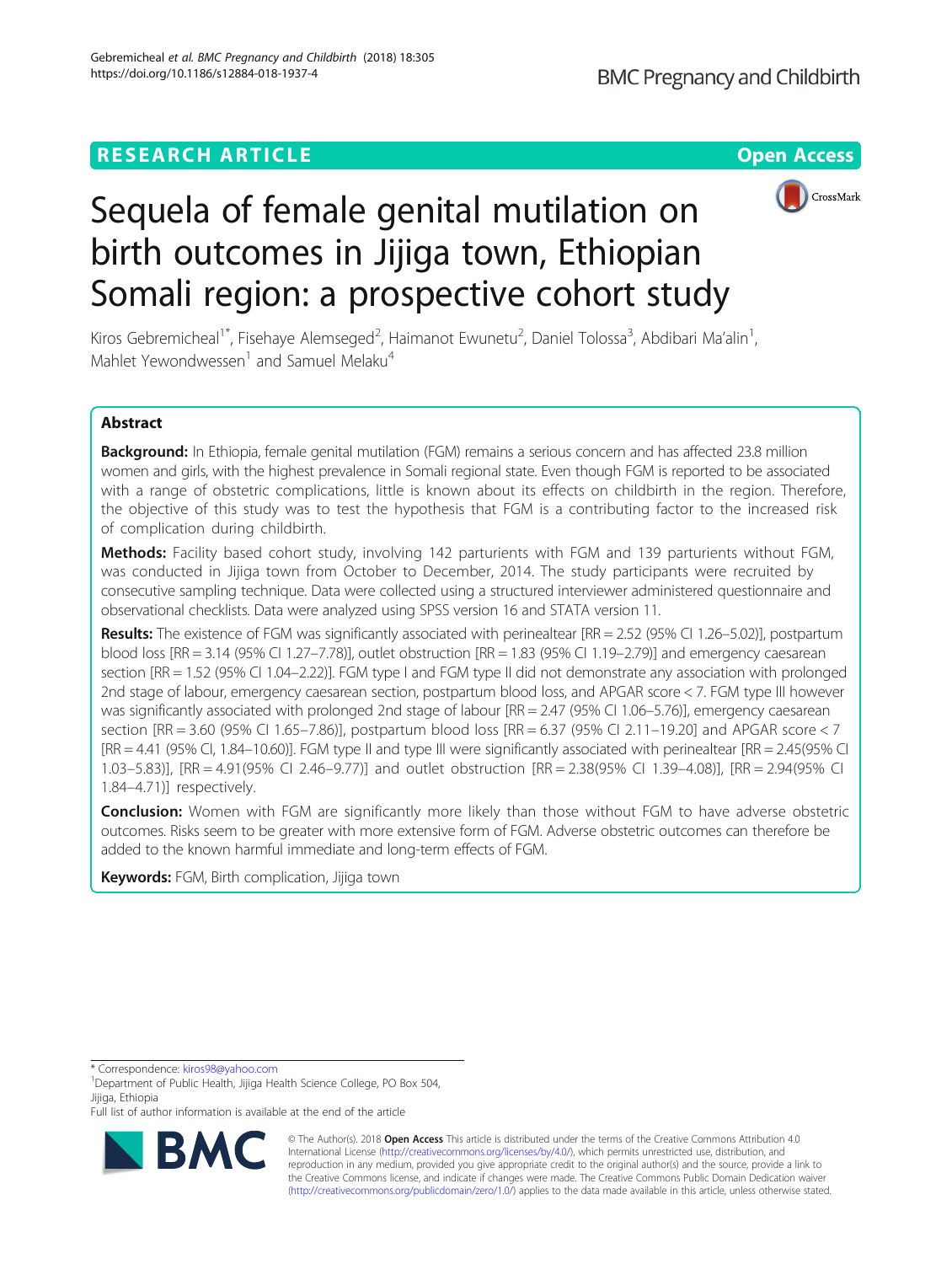#### Background

FGM is the collective name given to several different traditional practices that involve the partial or total removal of the external female genitalia or other injury to the female genital organs for cultural or non-therapeutic reasons [[1](#page-8-0), [2](#page-8-0)]. The World Health Organization (WHO) classified FGM into four broad categories: namely Type I or Clitoridectomy, removal of the prepuce with or without excision of the clitoris.; Type II or Excision:, Partial or total removal of the clitoris and the labia minora, with or without excision of the labia majora; type III or Infibulation, excision of labia minora and/or labia majora, with or without excision of the clitoris and stitching of the exposed walls of the labia majora together leaving only a small hole for the passage of urine and menstrual flow; and type IV or unclassified, refers to any other damage to the female genitalia including, pricking, piercing, incising, scraping and cauterization [\[3](#page-8-0)]. The practice is carried out by various religions including Christians, Muslims and Ethiopian Jews (Falashas) [\[4](#page-8-0)]. Type I and type II are the two most common forms of FGM practiced among Ethiopian women and girls, type II being the most common. Type III, the most drastic form of FGM, is high prevalent among Afar and Somali, but it is also practiced to lesser extent in Harari. Type IV is carried out mainly by the Amhara population.

Even though there are international and local efforts to end FGM, its prevalence rate is still very high in some countries, especially in Africa, Asia and the Middle East [[3\]](#page-8-0). WHO estimated that globally up to 140 million girls and women have been subjected to some type of FGM [[3\]](#page-8-0). In Africa (Sub-Saharan Africa, Egypt and Sudan), about three million women & girls are mutilated every year. Almost half of these women & girls are from Ethiopia and Egypt [[5](#page-8-0)].

In Ethiopia, FGM affects 23.8 million women and girls with the highest adoption being in Afar region (91.6%), Dire Dawa (92.3%) and Somali region (97.3%) [[6\]](#page-9-0). Even though enough success has not been gained so far, the country has made a promising improvement in reducing the practices of FGM. For instance, the prevalence of FGM was reduced from 80% in 2000 to 74% in 2005, demonstrating that the practice is declining gradually [[7](#page-9-0), [8](#page-9-0)].

Although FGM is not undertaken with the intention of inflicting harm, its damaging physical, sexual, and psychological effects make it an act of violence against women and children [\[1](#page-8-0), [6,](#page-9-0) [9](#page-9-0)]. The fact that FGM counted usually as the most valued and highly orchestrated cultural practice and social norm, women apart from being victimized, they also take part in its perpetration making FGM unique among all other forms of violence with gender base [[10](#page-9-0)]. The ill effects of mutilation is sound occurring at different phases of women's life when suffering starts as a child at the time of the

operation, through their marriage and at the event of child bearing [\[9](#page-9-0)]. Traditions as FGM have been regarded as violating of basic human right of women particularly the right to life free from discrimination, ill treatment and torture [\[3](#page-8-0)].

FGM is often motivated by a variety of beliefs endorsing it for perceived health and hygiene benefits, traditional, religious requirement and gender related reasons. Although the reasons that drive the practice of FGM widely varies between societies but a common reason given for the practice is that it reduces the sexual desire of girls and to ensure virginity before marriage and fidelity afterward, chastity and the aesthetic appearance of the female body [[11](#page-9-0), [12\]](#page-9-0). Most importantly, for many ethnic groups, an uncut girl is considered to be sexually promiscuous and, therefore, unworthy of marriage. The belief also exists that uncut external female genitals are too masculine or unclean. Although FGM is not endorsed by either the Quran or the Bible, supposed religious doctrine is often used by justify the practice  $[4]$  $[4]$ . Since mutilating a girl is a kind of tradition with high acceptance and an intensely engrained social, economic and political ground, leaving a girl not to be mutilated is not even an option, facing solid disapproval at a community level [\[11\]](#page-9-0).

FGM has no health benefits [[6\]](#page-9-0). One of the major problems related to FGM is the difficulty experienced during childbirth [[9\]](#page-9-0). Even though there is no agreed cutoff age during which an FGM is performed, commonly it is done in girls aged 10 years or less, exposing them to varying degree of scar formation [[13\]](#page-9-0). Such scars in turn results in vaginal stenosis, where its wall would fail to progressively be dilated, secondary to the loss of its natural elasticity favoring to the arrest of the decent of the fetal presenting part at birth [\[14\]](#page-9-0). Furthermore, such narrowing of the vaginal wall will put both the mother and fetus at risk of morbidity and mortality associated with obstetric complications like prolonged labour, obstructed labour and excessive thinning of the scar due to a pressure excreted by a descending part of the fetus will end up with vaginal and perineal injury [[9\]](#page-9-0).

It is very important that this aspect is not ignored when discussing the problem of maternal mortality in Africa [[15\]](#page-9-0). In industrialized countries, maternal deaths owing to childbirth are rare. But in Africa especially in Sub-Saharan Africa [\[16\]](#page-9-0) including Ethiopia [[17\]](#page-9-0) childbirth complications remain the most frequent cause of maternal deaths [[18](#page-9-0)]. The risk of dying during childbirth increases greatly for both the mother and the infant if the mother has been genitally mutilated [\[15](#page-9-0)].

The consequences can be even more devastating in resource deprived areas in which only few births attended by qualified health professionals in hospital settings [\[19\]](#page-9-0). The high incidence of postpartum haemorrhage, a life-threatening condition, is of particular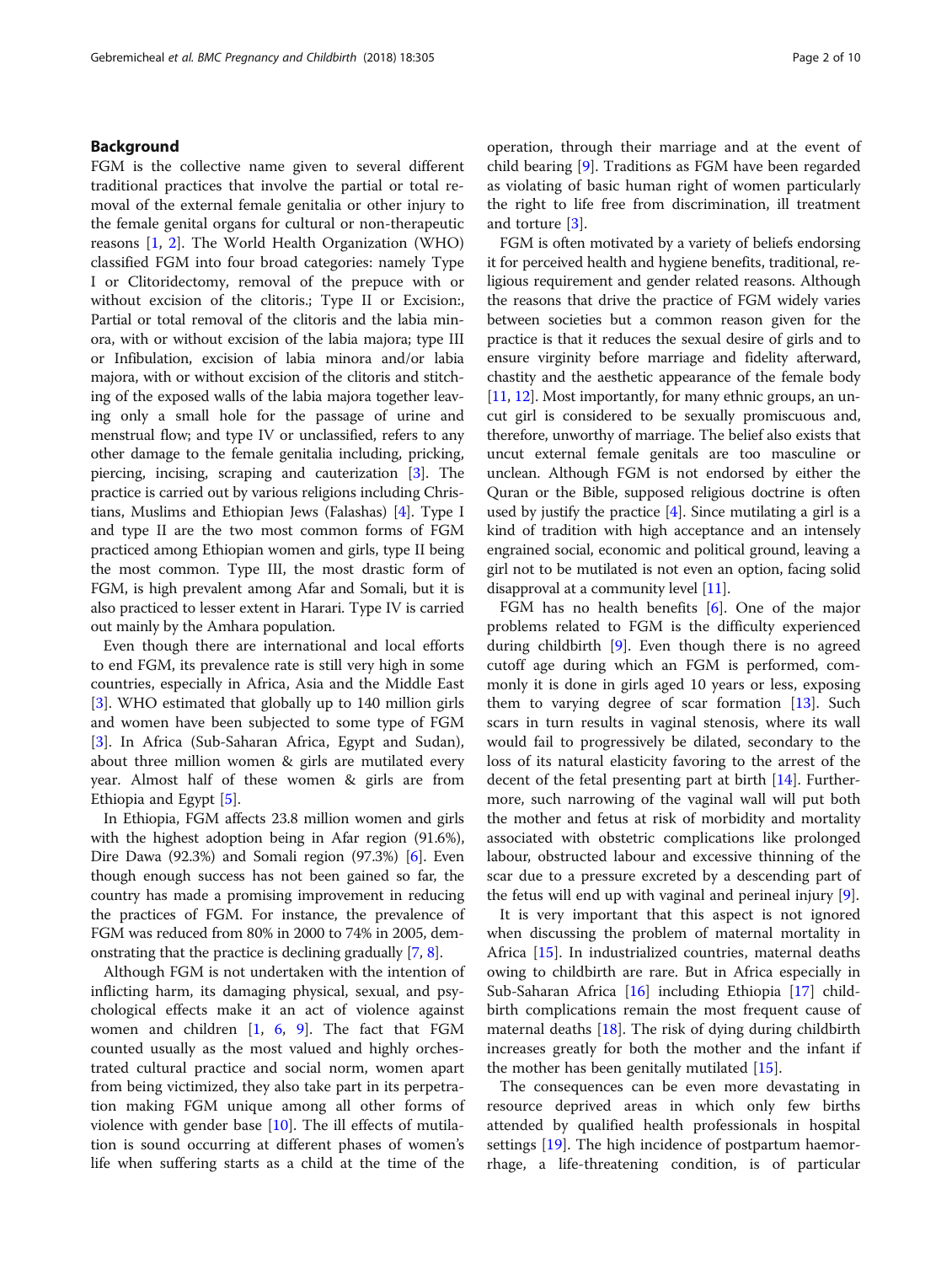concern where health services are weak or women cannot easily access them [\[16](#page-9-0)]. However, the causal connection of FGM to childbirth related health complication is not commonly known amongst FGM practicing communities. There is thus a clear need for research findings to be communicated not only in international settings but also at national and local level to raise awareness of the serious health consequences connected with it [\[19](#page-9-0)]. Therefore, this study is intended to contribute in narrowing the information gap and provide evidence-based information on the effect of FGM on birth complication among mothers who gave birth in Karamara hospital, Jijiga, eastern Ethiopia.

#### Methods

#### Study area

The study was conducted at Karamara hospital, Jijiga town, eastern Ethiopia between October and December, 2014. Jijiga, capital of the Ethiopian Somali region (ESR), is located at 628 Kms east of Addis Ababa. The town has an elevation of 1609 m above sea level with semi-arid climate. There is one public hospital (Karamara) and one private hospital (Dire), two health centers, one maternal & child health clinic, and around thirty higher and medium clinics. Based on population projection 2007 in to 2013/14 the population of Jijiga town is estimated to be 125,876 from which male accounts for 67,125 while female are 58,748.

#### Study design, source population and study participants

A facility based prospective cohort study design was employed. All pregnant women visiting Karamara hospital for delivery services were our source population. Two groups of study participants were involved namely: exposed; those parturients with FGM and unexposed; those parturients who didn't have FGM. Women were not included if they were appointed for elective caesarean section, if they were arriving in the second stage of labour, if they were not in the gestational age of 37–42 and if they did not consent to participate. Parturients with foetal mal-presentation were also excluded.

#### Sample size and sampling technique

The required sample size was calculated by using Epi info Version 7 software. We estimated the proportion of having prolonged 2nd stage labour to be 8.6 and 21.6% among parturients without and with FGM, respectively [[20\]](#page-9-0). With an additional assumption of 95% confidence level, 80% power and 10% non-response rate in our estimate, a total sample of 292 was needed (146 parturients in each group). The study subjects were identified by using consecutive sampling technique. Until the computed sample reached, all women who came to the hospital for delivery and who were volunteer to participate in the study were recruited as study participants.

#### Data collection and quality control

Structured interviewer guided questionnaires and observational checklists were employed as data collection tools (Additional file [1\)](#page-8-0). The questionnaire consisted of questions about women's socio-demographic characteristics and obstetric and medical histories while the observational checklist was used for clinical examination and to collect information on the type of birth complication a women had. The questionnaire was first designed in English based on information from different publications developed for similar purpose [\[13,](#page-9-0) [21](#page-9-0)–[23](#page-9-0)]. Then, the questionnaire was translated to Somali (the local language of the study area) (Additional file [2](#page-8-0)). Similarly, the checklist was developed by adopting the WHO FGM classification system to identify and categorize women's status of FGM and the type of FGM she had [\[24](#page-9-0)].

Pre-testing of the translated questionnaire was done on 5% of the total sample size in Degehabur hospital, which is located in Degehabur town, 153 Km northwest of Jijiga. It shares similar geographic, economic, cultural and socio-demographic characteristics with Jijiga town. During pre-testing the questionnaire was assessed for its clarity, understandability, length and completeness.

We recruited eight trained, diploma graduated midwives as data collectors and two BSc midwives for supervision, who participated throughout the data collection time. Information concerning the socio-demographic and economic characteristics, reproductive and medical histories of the study participants was collected through the pre-tested interviewer administered questionnaire. An antepartum examination of the external genitalia was performed by the data collectors to determine if the participating women had had FGM or not. Women's FGM status was classified according to the WHO classification system. The women's nutritional status was measured by using Mid-Upper Arm Circumference (MUAC) tape. Then, they were followed up until delivery. Details of delivery and data on adverse obstetric outcome were collected at the end of delivery by using the observational checklist. A woman was defined as having a birth complication if it is reported by the birth attendants.

#### Study variables

Birth complications such as prolonged 2nd stage of labour, outlet obstruction, perineal tear, postpartum blood loss, emergency caesarean section, appearance pulse grimace activity and respiration (APGAR) score and stillbirth were the main outcome of the study. The independent variables included in the data analysis were FGM, age, religion, ethnicity, income, educational status, occupation, residency, marital status, travel distance, adverse obstetric history, parity, gravidity, antenatal care (ANC) visit, existing illness during admission, height, nutritional status (MUAC), birth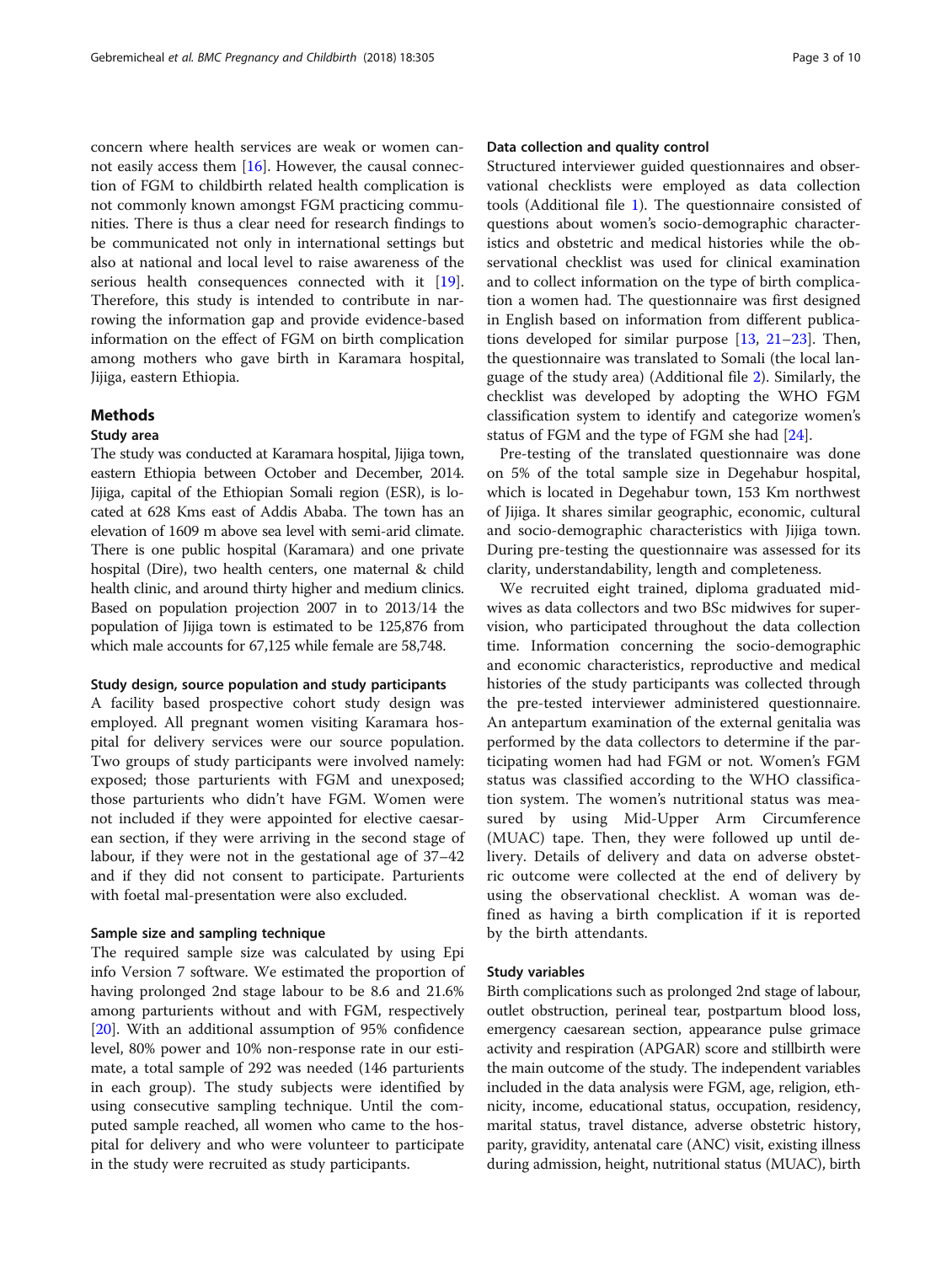weight, plan for pregnancy, life-style/personal habits during pregnancy.

#### Data processing and analysis

After data collection, each questionnaire was checked for completeness, inconsistencies, cleaned then coded and entered in to SPSS for windows version 16.0. SPSS version 16.0 and STATA version 11 were used for data analysis. Descriptive statistics like frequency tables, graphs and descriptive summaries were carried out to describe the study variables. The differences in the proportion of the characteristics of women with and without FGM were compared using chi-square test. Bivariate analysis was done to test the association between the independent and the outcome variables. A  $P$ -value of  $< 0.25$ was used to select candidates for the multivariate analysis. Then, to control the confounding effect of other variables and to determine independent predictors of birth complication, multivariable log-binomial regression analysis was carried out by taking significant variables in the bivariate analysis. The risks of independent variables on adverse birth outcome were assessed using the risk ratio as the measure of effect. Estimates, together with corresponding 95% confidence interval of the estimates were computed. Statistical significance was declared at  $P < 0.05$ .

#### Results

#### Socio-demographic characteristics

The study sample consisted of 281 parturients, of which 142 with FGM and 139 without FGM (Table [1](#page-4-0)). The mean age was 25.4 years (SD 5.69) and 26.1 years (SD 4.86) among parturients with and without FGM respectively. A significantly high proportion of Muslim (88.7% versus 59%, P < 0.001) and Somali (72.5% versus 40.3%,  $p = < 0.001$ ) women were found in the exposed group, compared to the non-exposed group. The majority of the study participants were housewife, had no formal education and were urban residents in both groups. Women of the Somali ethnic group had a higher frequency of FGM (72.5%) followed by those of the Oromo (13.4%) and Amara (9.2%). Among women with FGM, 26.2, 31.7, and 42.1% had type I, type II and type III FGM respectively (Fig. [1](#page-5-0)).

#### Past obstetric history of the study participants

There was a statistically significant difference in the distribution of parity between the two groups  $(p = < 0.001)$ (Table [2\)](#page-5-0). Nulliparous was observed more in the exposed (52.8%) than in non-exposed (30.2%). The highest proportion (62.6%) in the non-exposed groups had parity of 1–3 compared to the exposed group (39.4%). With regards to the distribution of respondents' gravidity, the mutilated mothers had a higher mean gravidity compared to the non-mutilated  $(1.91 \pm 0.71$  versus  $1.71 \pm 0.71$ 

0.82). In the non-exposed group, primigravid had the largest proportion of the study participants (47.5%), whereas in the exposed group, multigravida had the largest proportion (66.2%). A slightly higher proportion of women in the exposed group (9.2%) had a history of stillbirth than that of non-exposed (5%). There was however, no significant difference in both groups in terms of the respondents history of abortion  $(P = 0.133)$  and stillbirth  $(P = 0.505)$ .

#### History of current pregnancy

With regards to reproductive health characteristics, there was a significant difference between the two groups of mothers, with a majority (53.5%) of the exposed group not obtaining ANC services compared with the non-exposed (30.2%)  $P = < 0.001$  (Table [3\)](#page-5-0). However, there was no significant difference in the plan for pregnancy, illness during admission, MUAC and distance traveled to reach to the hospital.

#### Frequency of birth complications

The findings of this study implicated that women with FGM were more likely than women without FGM to experience obstructed labour, perineal tear and postpartum blood loss (Fig. [2](#page-6-0)). At the same time, the frequency of prolonged 2nd stage of labour was slightly higher in the exposed (12.4%) than in the non-exposed group (7.1%).

#### FGM and its association with birth complications

The multivariate analysis reveals that the risk of prolonged 2nd stage of labour in the exposed group was 1.33 times higher than the unexposed; however the association was not statistically significant (Table [4\)](#page-6-0). Regarding perineal tear, we found a significant effect favoring the non-exposed group [RR 2.52 (95% CI, 1.26–5.02)]. Similarly, the risk of having postpartum blood loss was 3.14 times higher among women with FGM than their counterpart. The risk of outlet obstruction was also observed to be significantly associated with FGM status of the parturients. In this regard, the exposed parturients had 1.83 times higher risk of obstructed labour than the non-exposed groups [RR = 1.83 (95% CI 1.19–2.79)]. Women with FGM had a 2.31 times higher risk of emergency caesarean section than those without FGM and the observed difference was statistically significant. Infants born to women with FGM were found to have a 1.35 times higher risk of having APGAR score < 7 than infants from unexposed women; however the observed difference was not statistically significant.

#### The risk of birth complication in relation to the type of FGM

The result of this study revealed that the risk of obstetric complications increased with the severity of the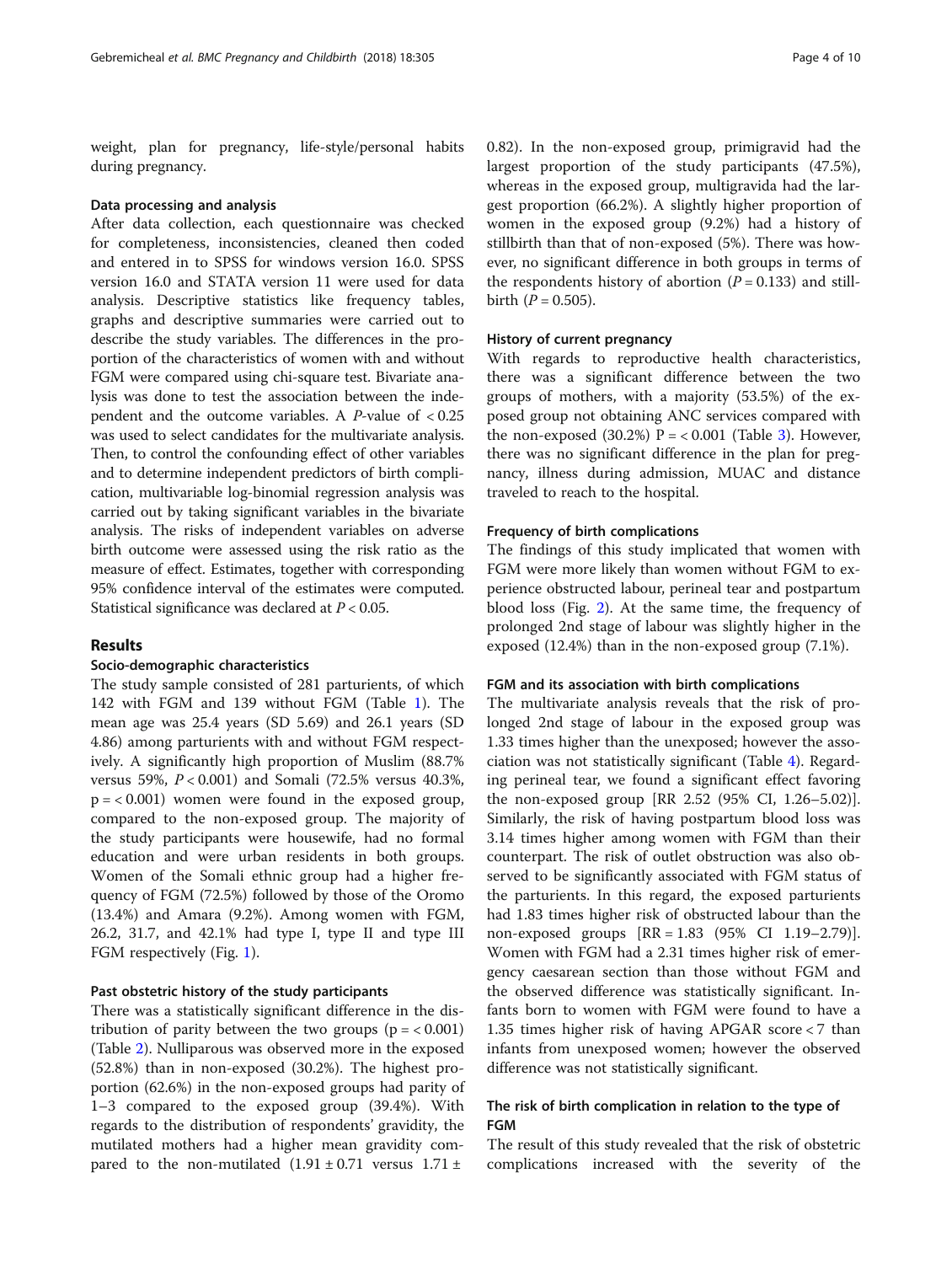| Background          | Non-exposed (n-139) | Exposed (n-142) | $P$ -value |  |
|---------------------|---------------------|-----------------|------------|--|
| characteristics     | Number (%)          | Number (%)      |            |  |
| Age (years)         |                     |                 |            |  |
| < 20                | 18(12.9)            | 37(26.1)        | 0.048      |  |
| $20 - 24$           | 36 (25.9)           | 28(19.7)        |            |  |
| $25 - 29$           | 53(38.1)            | 48(33.80)       |            |  |
| $\geq$ 30           | 32(23.0)            | 29(20.4)        |            |  |
| Mean (SD)           | 26.15(4.86)         | 25.40(5.69)     |            |  |
| Religion            |                     |                 |            |  |
| Muslim              | 82(59)              | 126(88.7)       | < 0.001    |  |
| Orthodox            | 53(38.1)            | 13 (9.2)        |            |  |
| Protestant          | 4(2.9)              | 3(2.1)          |            |  |
| Ethnicity           |                     |                 |            |  |
| Somali              | 56 (40.3)           | 103(72.5)       | < 0.001    |  |
| Amhara              | 41 (29.5)           | 13(9.2)         |            |  |
| Oromo               | 31(22.3)            | 19(13.4)        |            |  |
| Others              | 11(7.9)             | 7(4.9)          |            |  |
| Educational status  |                     |                 |            |  |
| No formal education | 98(70.5)            | 105(73.9)       | 0.074      |  |
| primary             | 20(14.4)            | 17(12)          |            |  |
| Secondary & above   | 21(15.1)            | 20(14.1)        |            |  |
| Occupation          |                     |                 |            |  |
| Housewife           | 87(62.6)            | 83(58.9)        | 0.788      |  |
| Student             | 8(5.8)              | 12(8.5)         |            |  |
| Daily Labour        | 6(4.3)              | 10(7.1)         |            |  |
| Merchant            | 14(10.1)            | 18(12.8)        |            |  |
| Government employee | 12(8.6)             | 11(7.8)         |            |  |
| Private employee    | 12(8.6)             | 7(5)            |            |  |
| Income              |                     |                 |            |  |
| $<500\,$            | 21(15.4)            | 23(16.2)        | 0.507      |  |
| 500-999             | 42(30.9)            | 33(23.2)        |            |  |
| 1000-1499           | 29(21.3)            | 31(21.8)        |            |  |
| $\geq$ 1500         | 44(32.4)            | 55(38.7)        |            |  |
| Residence           |                     |                 |            |  |
| Urban               | 120(87.6)           | 121(85.2)       | 0.343      |  |
| Rural               | 17(12.4)            | 21(14.8)        |            |  |
| Height (cm)         |                     |                 |            |  |
| $\leq$ 150          | 7(5)                | 13(9.2)         | 0.063      |  |
| $>150\,$            | 132(95)             | 128(90.8)       |            |  |

<span id="page-4-0"></span>Table 1 Socio-demographic and economic characteristics of parturients in Karamara hospital, Jijiga, eastern Ethiopia, from October to December, 2014

procedure (Table [5](#page-7-0)). Women with type II and III FGM were significantly more likely to suffer from childbirth related complications than parturients with type I. Women with type III FGM were significantly more likely to have a caesarean section and postpartum blood loss of 500 ml or more than women who had not had FGM. The relative risk (RR) of having emergency caesarean section was 2.00 (95% CI 0.74–5.85)] for women with type I FGM, 2.40 (95% CI 0.94–6.08)] for those with type II, and 3.60 (95% CI 1.65–7.86)] for those with type III,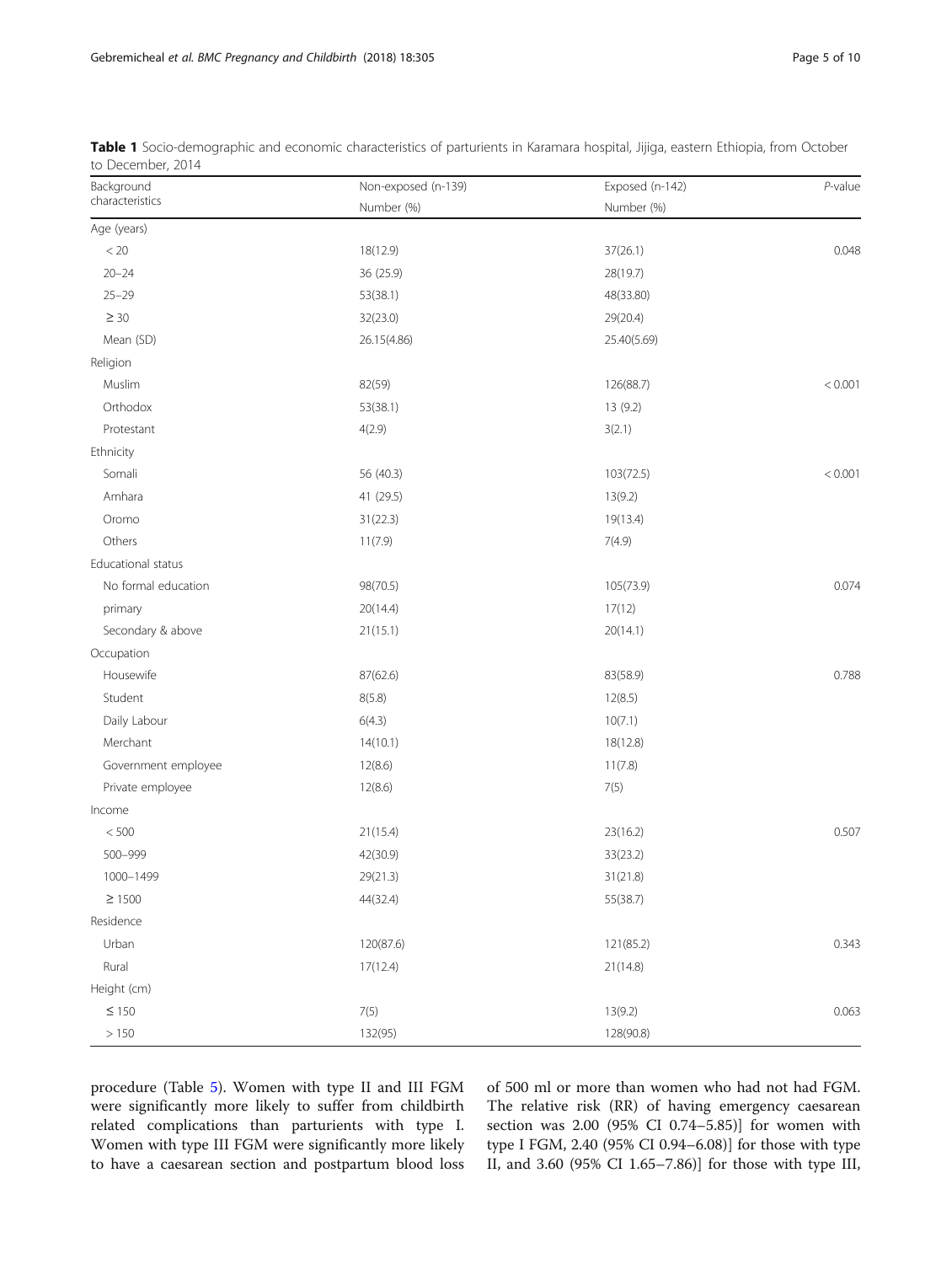<span id="page-5-0"></span>

compared to women with no FGM. When women with caesarean section were excluded from the analysis of postpartum haemorrhage, the RRs were 0.93 (95% CI 0.10–8.15) for type I FGM, 2.31 (95% CI 0.53–9.96) for type II, and 6.37 (95% CI 2.11–19.20) for type III, compared to women without FGM. The risk of having perineal tear was significantly increased in women who had under gone type II  $[RR = 2.45 (95\% CI 1.03 - 5.83)]$  and III FGM [RR = 4.91(95% CI, 2.46–9.77)] than women without FGM. Similarly, parturients with type II and type III FGM were found to be 2.38 and 2.94 times more likely to be complicated by outlet obstruction respectively, than women without FGM. On the other hand, parturients with type I FGM were found to have 0.68 times less likely to have outlet obstruction than women without FGM, even though the association was not statistically significant  $[RR = 0.68 (95\% \text{ CI } 0.25-1.85)].$  Infants born to women with type I and type II FGM were

| <b>Table 2</b> Past obstetric history of parturients in Karamara hospital, |  |
|----------------------------------------------------------------------------|--|
| Jijiga, eastern Ethiopia, from October to December, 2014                   |  |

| Variables              | Unexposed $(N = 139)$ | $Exposed(N = 142)$ | $P$ -value |
|------------------------|-----------------------|--------------------|------------|
| Number (%)             |                       | Number (%)         |            |
| Gravidity              |                       |                    |            |
| Primigravid            | 37(26.6)              | 67(47.5)           | 0.002      |
| $2 - 4$                | 92(66.2)              | 61(43.3)           |            |
| $\geq$ 5               | 10(7.2)               | 13(9.2)            |            |
| Mean (SD)              | 1.91(0.71)            | 1.71(0.82)         |            |
| Parity                 |                       |                    |            |
| Nulliparous            | 42(30.2)              | 75(52.8)           | < 0.001    |
| $1 - 3$                | 87(62.6)              | 56(39.4)           |            |
| $\geq$ 4               | 10(7.2)               | 11(7.7)            |            |
| Mean (SD)              | 1.31(1.35)            | 1.07(1.70)         |            |
| History of abortion    |                       |                    |            |
| Yes                    | 6(4.3)                | 7(5)               | 0.133      |
| No                     | 133(95.7)             | 133(95)            |            |
| History of still birth |                       |                    |            |
| Yes                    | 7(5)                  | 13(9.2)            | 0.505      |
| No                     | 132(95)               | 129(90.8)          |            |

0.54 and 0.95 times less at risk of having APGAR score of < 7 respectively, compared to infants of unexposed women, without significant statistical difference. Significantly, infants born to women with type III FGM had a 4.41 times higher risk of having an APGAR score of < 7 compared to infants of unexposed women.

#### **Discussion**

The current study attempted to determine the association of FGM with birth complications. Deliveries to women with FGM are more likely to be complicated by perineal tear, postpartum hemorrhage, emergency caesarean section and obstructed labour, compared to deliveries to women without FGM. However, the association between FGM and the risk of having an infant with low-APGAR score and prolonged second stage of labour was not statistically significant.

|  | Table 3 History of current pregnancy of parturients in Karamara    |  |  |  |
|--|--------------------------------------------------------------------|--|--|--|
|  | hospital, Jijiga, Eastern Ethiopia, from October to December, 2014 |  |  |  |

| Variables            | Non-exposed $(N = 139)$   | Exposed $(N = 142)$ | $P$ -value |
|----------------------|---------------------------|---------------------|------------|
| Number (%)           |                           | Number (%)          |            |
| Plan for Pregnancy   |                           |                     |            |
| Yes                  | 111(79.9)                 | 117(82.4)           | 0.348      |
| No                   | 28(20.1)                  | 25(17.6)            |            |
| Number of ANC visits |                           |                     |            |
| None                 | 42(30.2)                  | 76(53.5)            | < 0.001    |
| $1 - 3$              | 85(61.2)                  | 56(38.7)            |            |
| $\geq 4$             | 12(8.6)                   | 11(7.7)             |            |
|                      | Illness during admission  |                     |            |
| Yes                  | 4(2.9)                    | 5(3.5)              | 0.515      |
| No                   | 135(97.1)                 | 137(96.5)           |            |
| MUAC (cm)            |                           |                     |            |
| < 21                 | 45(32.6)                  | 44(31)              | 0.435      |
| $\geq$ 21            | 93(67.4)                  | 98(69)              |            |
|                      | Distance traveled (Mints) |                     |            |
| $\leq 60$            | 111(81)                   | 116(81.7)           | 0.504      |
| >60                  | 26(19)                    | 26(18.3)            |            |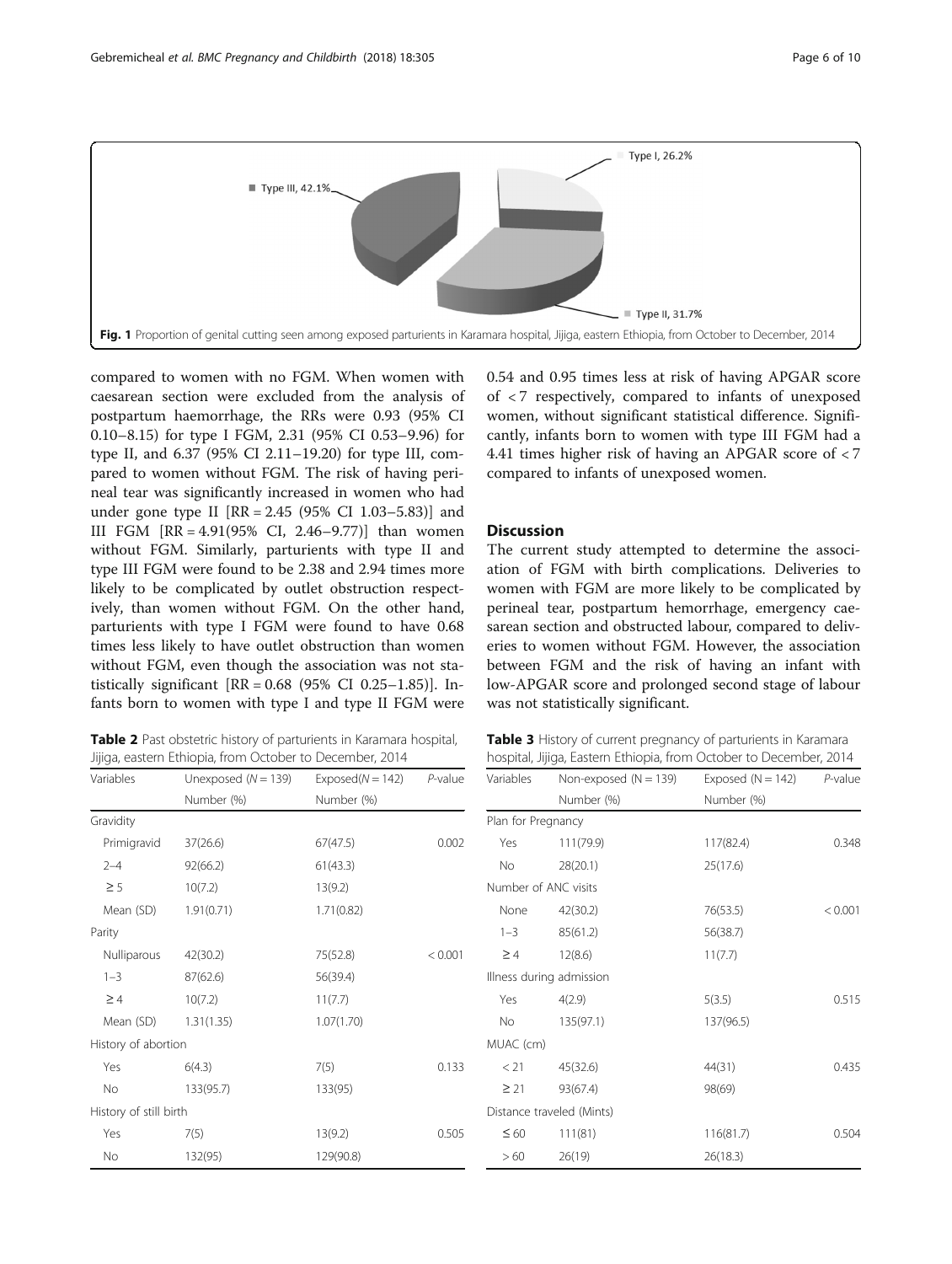<span id="page-6-0"></span>

In this study, a clear positive relationship between the type of FGM and the likelihood that a women will have a visible obstetric complications, as the severity of the cut increases the risk of having complication will also increases. All types of complications are more prevalent among women with type II and type III cuts than among

those with a type 1 cut. This finding was also reported in different studies [[13](#page-9-0), [20](#page-9-0), [22](#page-9-0), [25](#page-9-0), [26](#page-9-0)].

One of the birth complications most often found among women with FGM was obstructed labour, with a frequency of 2.5 times higher for women with type II FGM (35.6%) and 3.0 times higher for women with type

**Table 4** The association of FGM with birth complication among parturients with ( $n = 142$ ) and without FGM ( $n = 139$ ) in Karamara hospital, Jijiga, eastern Ethiopia, from October to December, 2014

| Types of<br>complication      | Complication |            | CRR(95%CI)          | $P$ -value | ARR (95% CI) <sup>a</sup> |
|-------------------------------|--------------|------------|---------------------|------------|---------------------------|
|                               | No           | Yes        |                     |            |                           |
|                               | Number (%)   | Number (%) |                     |            |                           |
| Prolonged 2nd stage of labour |              |            |                     |            |                           |
| Non-exposed                   | 118 (92.9)   | 9(7.1)     | 1                   |            |                           |
| Exposed                       | 120(87.6)    | 17(12.4)   | $1.75(0.80 - 3.75)$ | 0.154      | $1.33(0.56 - 3.16)$       |
| Perineal tear                 |              |            |                     |            |                           |
| Non-exposed                   | 128(92.8)    | 10(7.2)    | 1                   |            |                           |
| Exposed                       | 108(76.6)    | 33(23.4)   | $3.22(1.65 - 6.29)$ | 0.001      | $2.52(1.26 - 5.02)^*$     |
| Postpartum blood loss         |              |            |                     |            |                           |
| Non-exposed                   | 134(96.4)    | 5(3.6)     | 1                   |            | 1                         |
| Exposed                       | 126(88.7)    | 16(11.3)   | $3.13(1.17 - 8.31)$ | 0.022      | $3.14(1.27 - 7.78)^*$     |
| Outlet obstruction            |              |            |                     |            |                           |
| Non-exposed                   | 119(85.6)    | 20(14.4)   | $\mathbf{1}$        |            |                           |
| Exposed                       | 92(64.8)     | 50(35.2)   | 2.44(1.54-3.88)     | < 0.001    | $1.83(1.19 - 2.79)^*$     |
| Emergency CS                  |              |            |                     |            |                           |
| Non-exposed                   | 129(92.8)    | 10(7.2)    | 1                   |            |                           |
| Exposed                       | 116(81.7)    | 26(18.3)   | $2.54(1.27 - 5.07)$ | 0.008      | $2.31(1.10 - 4.82)^*$     |
| APGAR score < 7               |              |            |                     |            |                           |
| Non-exposed                   | 127(94.8)    | 7(5.2)     | 1                   |            | $\mathbf{1}$              |
| Exposed                       | 113(87.6)    | 16(12.4)   | $2.37(1.01 - 5.58)$ | 0.047      | $1.35(0.56 - 3.2)$        |
| Fresh stillbirth <sup>b</sup> |              |            |                     |            |                           |
| Non-exposed                   | 136(97.8)    | 3(2.2)     |                     |            |                           |
| Exposed                       | 136(95.8)    | 6(4.2)     |                     |            |                           |

<sup>a</sup> Adjusted for potential confounders (parity, age, birth weight, educational status, ANC visit, height, distance traveled and MUAC) \* P < 0.05 <sup>b</sup>Not calculated because of insufficient number of cases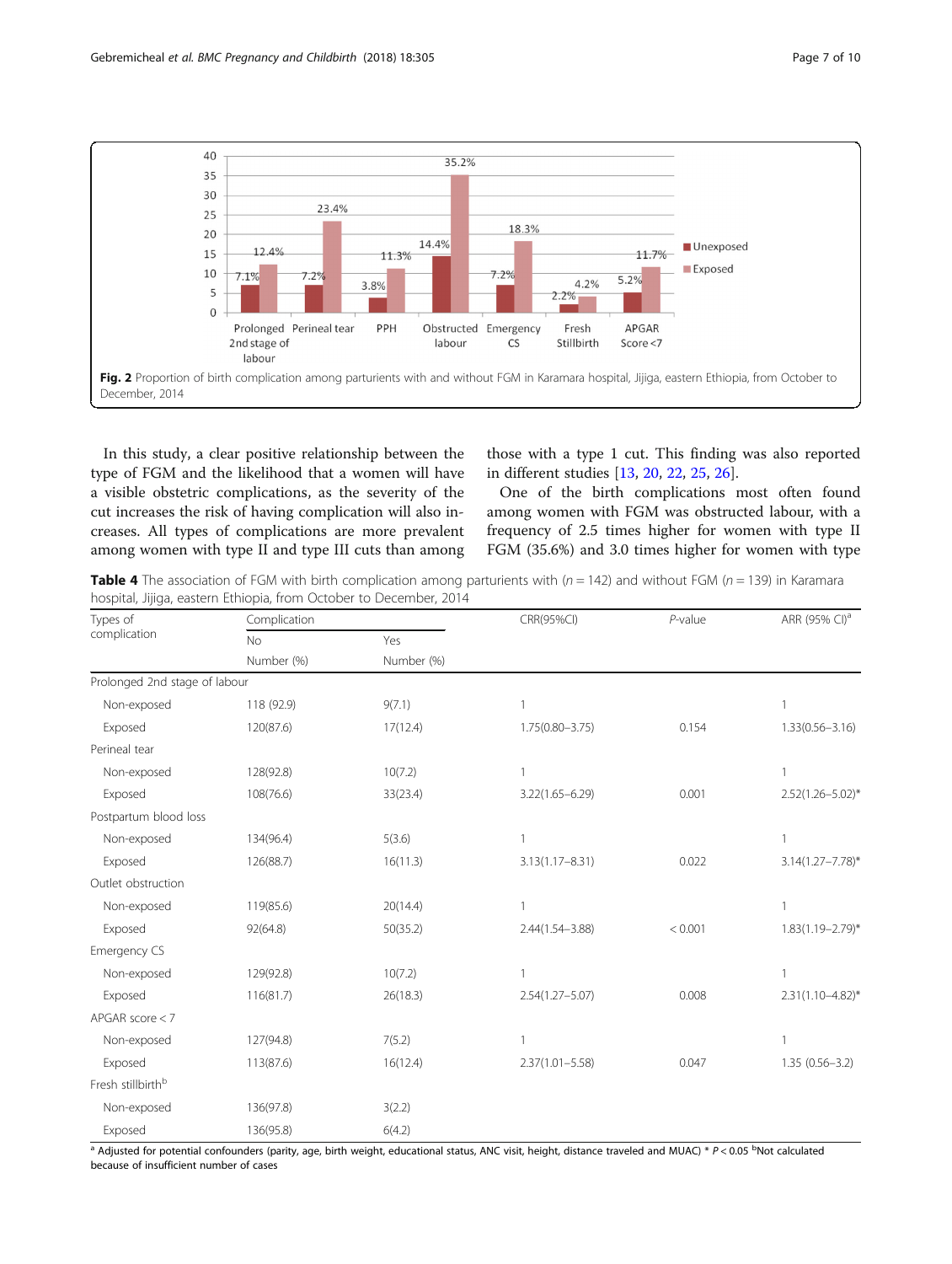<span id="page-7-0"></span>Table 5 Difference in risk of adverse obstetric outcomes in women with FGM I, II, & III compared with women without FGM in Karamara hospital, Jijiga, eastern Ethiopia, from October to December, 2014

| Type of birth Complication         | Number (%) | RR (95% CI)          | $P$ value |
|------------------------------------|------------|----------------------|-----------|
| Prolonged 2nd stage of labour      |            |                      |           |
| No FGM                             | 9(7.1)     | 1                    |           |
| FGM I                              | 2(5.6)     | $0.78(0.17 - 3.46)$  | 0.748     |
| FGM II                             | 5(11.4)    | $1.60(0.56 - 4.52)$  | 0.373     |
| FGM III                            | 10(17.5)   | $2.47(1.06 - 5.76)$  | 0.035     |
| <b>Emergency Caesarean Section</b> |            |                      |           |
| No FGM                             | 10(7.2)    | 1                    |           |
| FGM I                              | 5(13.5)    | $2.00(0.74 - 5.85)$  | 0.162     |
| FGM II                             | 7(15.6)    | $2.40(0.94 - 6.08)$  | 0.064     |
| FGM III                            | 14(23.3)   | $3.60(1.65 - 7.86)$  | 0.001     |
| Perineal tear                      |            |                      |           |
| No FGM                             | 10(7.2)    | 1                    |           |
| FGM I                              | 4(10.8)    | 1.49(0.49-4.48)      | 0.476     |
| FGM II                             | 8(17.8)    | $2.45(1.03 - 5.83)$  | 0.042     |
| FGM III                            | 21(35.6)   | 4.91(2.46-9.77)      | < 0.001   |
| Outlet obstruction                 |            |                      |           |
| No FGM                             | 20(14.4)   | 1                    |           |
| FGM I                              | 6(16.2)    | $0.68(0.25 - 1.85)$  | 0.456     |
| FGM II                             | 16(35.6)   | 2.38(1.39–4.08)      | 0.001     |
| FGM III                            | 38(46.7)   | 2.94(1.84-4.71)      | < 0.001   |
| Postpartum blood loss              |            |                      |           |
| No FGM                             | 4(2.9)     | 1                    |           |
| FGM I                              | 1(2.7)     | $0.93(0.10 - 8.15)$  | 0.955     |
| FGM II                             | 3(6.7)     | $2.31(0.53 - 9.96)$  | 0.205     |
| FGM III                            | 11(18.3)   | $6.37(2.11 - 19.20)$ | 0.001     |
| APGAR score <7                     |            |                      |           |
| No FGM                             | 7(31.8)    | 1                    |           |
| FGM I                              | 1(4.5)     | $0.54(0.06 - 4.29)$  | 0.548     |
| FGM II                             | 2(9.1)     | $0.95(0.20 - 4.42)$  | 0.955     |
| FGM III                            | 12(19.9)   | 4.41(1.84-10.60)     | 0.001     |

III FGM (46.7%) compared to women who had not undergone FGM (14.4%). The observed increased risk of obstructed labour among women with FGM is consistent with other studies [\[13](#page-9-0), [22](#page-9-0), [27](#page-9-0)]. The higher frequency of obstructed labour may be attributed to loss of elasticity of the perineal tissue. This is because the scar (fibrosis and keloids), which are formed after excision increases the fragility of the tissues [\[28](#page-9-0)]. The use of episiotomy or expediting delivery using instrument might be acceptable to be carried out with a prime objective of preventing the risk of trauma on the genital tract especially in women with type II & III mutilations.

In fact, episiotomy is often needed for women with infibulations, particularly for first deliveries [\[29](#page-9-0)].

Similarly, greater chance of developing perineal tear at the time of birth has been significantly associated with type II and III FGM. Our findings persisted even after adjusting for major risk factors. This can be well explained by the scarring of the introitus following FGM, which reduces its elasticity. The perineum being unscarred, gives way easily during the second stage of labour because of overstretching. Moreover, the scarred part of the introitus is tougher than the perineum. The increased risk of perineal tear among exposed women in this study is similar to findings from earlier studies [\[20,](#page-9-0) [22](#page-9-0), [30\]](#page-9-0).

Of more relevance is the finding that FGM was statistically associated with postpartum blood loss. Parturients with FGM had 3.14 times higher risk of postpartum blood loss than Parturients without FGM. The associations between FGM type I and FGM type II was however not significant but FGM type III with RR of 6.37 (95% CI 2.11–19.20) was strongly associated with postpartum blood loss. This finding is also consistent with other studies [\[13,](#page-9-0) [22,](#page-9-0) [31\]](#page-9-0). This might be explained by the fact that one of the Long-term complications of FGM is formation of scars and keloid on the perineal and vaginal tissues. This scar tissue is less elastic and not as strong as healthy perineal and vaginal tissues. There for the presence of this scar tissue, might be attributed to increase bleeding from high rate of laceration and tears or episiotomy. Therefore, this could underlie the findings of an increased risk of postpartum blood loss.

Furthermore, this study revealed a significant positive relationship between the practice of FGM and emergency cesarean section. Parturients who were exposed to the practice had 2.31 times higher risk of delivery by emergency cesarean section than non-exposed parturients. In addition, our study also revealed that the risk of having emergency cesarean section increase with the severity of the procurers in which parturients with FGM type III had significantly higher risk of emergency cesarean section. Finding is consistent with previous studies [[21](#page-9-0), [22,](#page-9-0) [27](#page-9-0), [31](#page-9-0)]. This is because when the vagina is seen to be very rigid, it may leads to severe vaginal lacerations or third degree perianal tears. Therefore, it is likely that caesarian section will be the best option to manage the labor. In addition, if keloids have formed and are too large, a caesarian section might be the best option to deliver [[14\]](#page-9-0).

In the current study, women with and without FGM did not have significantly different risks of prolonged 2nd stage of labour, which is similar to a study conducted in Switzerland [[30\]](#page-9-0). However, a study conducted in Sweden [[32](#page-9-0)] revealed that parturients with FGM had a significantly shorter 2nd stage of labour. It is likely that scarring from FGM would be too delicate to be torn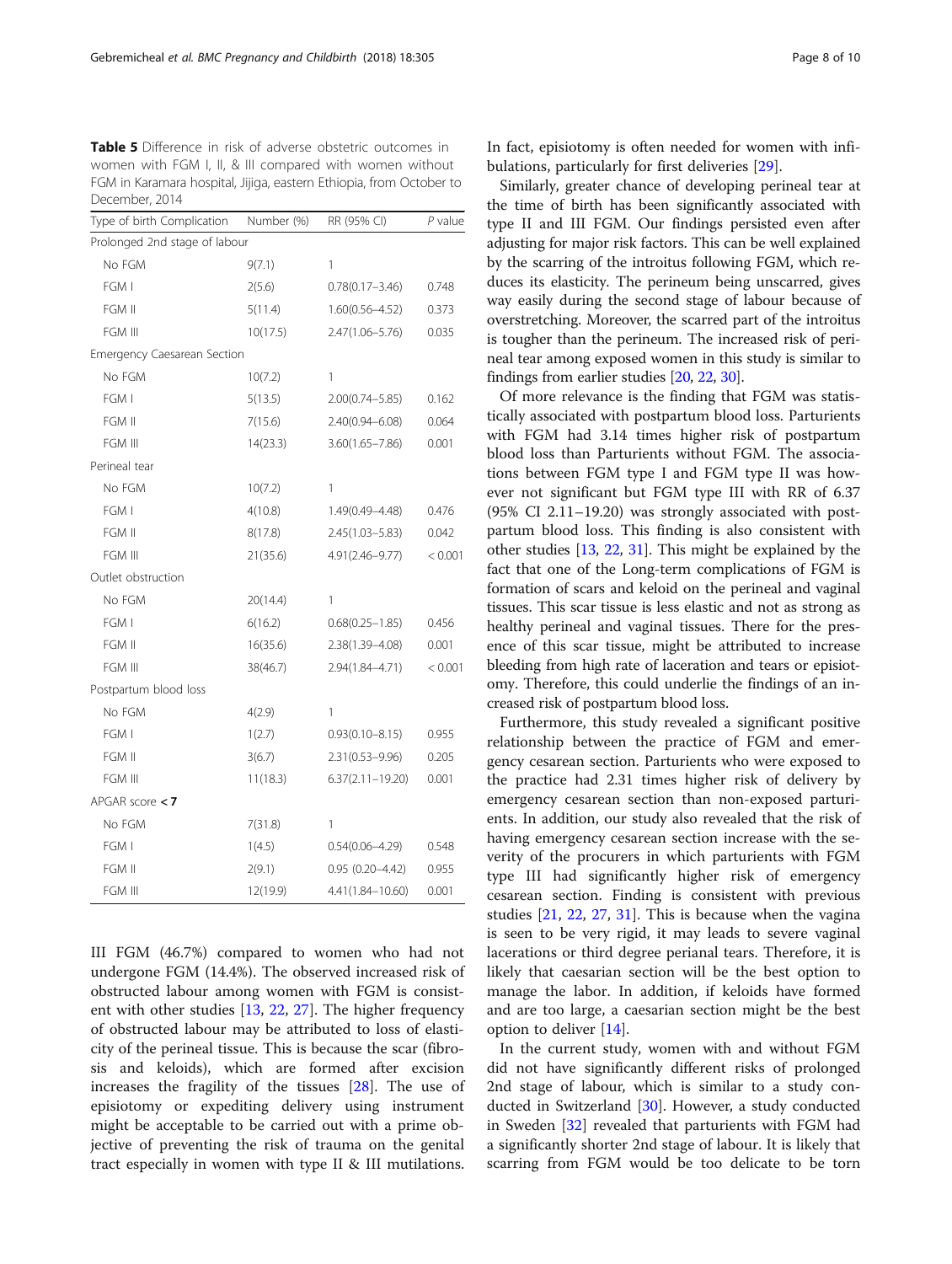<span id="page-8-0"></span>during delivery and these tears may be related to scar tissue with decreased tensile strength. Scar tissue consists of highest concentration of mature collagen after recurrent incision and healing, indicating the importance of inflammatory activity [\[33\]](#page-9-0). Thus, porous women after FGM may have a reduction in tissue strength and, therefore, a greater probability of vaginal tears.

This study demonstrated no association between FGM and low APGAR score. The difference in the proportion of poor foetal outcome (low APGAR score) among both groups was not statistically significantly. Our finding is different from a case control study conducted in San Camillo Hospital, Burkina Faso in which low APGAR score was significantly higher among case than control group [[27\]](#page-9-0). The difference can be explained due to differences of study design.

#### Limitation

The data presented here were primarily collected through direct observation by trained medical staff, and they appear to be of greater validity than women's self-reports. However, the study has potential limitation. Since there was no post delivery follow-up, late complications like fistula and maternal death were not evaluated.

#### Conclusion

The study showed that women with FGM are significantly more likely than those without FGM to have adverse obstetric outcomes such as outlet obstruction, perineal tear, postpartum blood loss and emergency caesarean section. Risks seem to be greater with more extensive forms of FGM. This means that FGM is likely to be responsible for substantial numbers of additional causes of adverse obstetric outcomes. Adverse obstetric outcomes can therefore be added to the known harmful immediate and long-term effects of FGM.

### Additional files

[Additional file 1:](https://doi.org/10.1186/s12884-018-1937-4) Questionnaires administered in the study.doc, 51.5 K. The questionnaire has all the questions that were used to collect data reported within the manuscript. (DOCX 45 kb)

[Additional file 2:](https://doi.org/10.1186/s12884-018-1937-4) Somali version of the questionnaire for the study of the sequela of FGM on birth outcomes in Jijiga town, Ethiopian Somali region, October to December, 2014. (DOC 137 kb)

#### Abbreviations

ANC: Antenatal care; APGAR: Appearance Pulse Grimace Activity and Respiration; CI: Confidence interval; ESR: Ethiopian Somali region; FGM: Female genital mutilation; MUAC: Mid-upper arm circumference; RR: Relative risk; SD: Standard deviation; SPSS: Statistical package for social science; WHO: World health organization

#### Acknowledgments

We would like to forward our gratitude to all data collectors, facilitator and study participants involved in this study.

#### Funding

Our study received financial support from Jimma University. In addition, the University provided technical advice on study design, analysis and interpretation of data.

#### Availability of data and materials

The data collected and analyzed in our study is available and can be obtained from the corresponding author (Kiros Gebremicheal, email: kiros98@yahoo.com).

#### Authors' contributions

KG: conception of the research idea, study design, coordination of data collection, data entry and analysis, interpretation of the data and drafting the manuscript; FA, HE: proposal revision and approval, study design, data entry and analysis, interpretation of the data and review of the manuscript; DT, AM, MY, SM: data analysis, interpretation of data and review of the manuscript. All authors have read and approved of the final version of the manuscript.

#### Ethical approval and consent to participate

The technical proposal of this study was presented to the ethical review committee of Jimma University. After review and approval (including the use of verbal consent) by the committee, permission to proceed with the study was obtained from ESR health bureau and administrative bodies of the Karamara hospital. Informed verbal consent of subjects to participate in the study was secured before conducting the interview. This was done with a page of consent letter attached to the cover of the questionnaire which stated the general purpose of the study, the need and benefits of conducting the study, and issues of confidentiality. The interviewers briefly discussed the contents of the consent letter before proceeding to the interview. Confidentiality was kept at each step of data collection and processing. The participants were assured that they have full right to participate or withdraw from the study at any time they want to.

#### Consent to publish

Not applicable.

#### Competing interests

The authors declare that they have no competing interests.

#### Publisher's Note

Springer Nature remains neutral with regard to jurisdictional claims in published maps and institutional affiliations.

#### Author details

<sup>1</sup>Department of Public Health, Jijiga Health Science College, PO Box 504 Jijiga, Ethiopia. <sup>2</sup>Department of Epidemiology and Biostatistics, College of Public Health and Medical Sciences, Jimma University, PO.Box 1104, Jimma, Ethiopia. <sup>3</sup> Department of Medical Laboratory Technology, Jijiga Health Science College, PO Box 504, Jijiga, Ethiopia. <sup>4</sup>Department of Clinical Nursing, Jijiga Health Science College, PO Box 504, Jijiga, Ethiopia.

#### Received: 3 December 2015 Accepted: 9 July 2018 Published online: 20 July 2018

#### References

- 1. Center for Reproductive Rights. Female genital multilation,a matter of human rights:an advocate's guide to action. 2<sup>nd</sup> edition. New York: Center for reproductive rights; 2006. [[http://reproductiverights.org/sites/default/](http://reproductiverights.org/sites/default/files/documents/FGM_final.pdf) [files/documents/FGM\\_final.pdf\]](http://reproductiverights.org/sites/default/files/documents/FGM_final.pdf)
- 2. World Health Organization. Female genital mutilation: report of a technical working group. Geneva: World Health Organization; 1995.
- 3. World Health Organization. Eliminating female genital mutilation: an interagency statement. Geneva: OHCHR, UNAIDS, UNDP, UNECA, UNESCO, UNFPA, UNHCR, UNICEF, UNIFEM, WHO; 2008. [[http://whqlibdoc.who.int/](http://whqlibdoc.who.int/publica-tions/2008/9789241596442_eng.pdf) [publica-tions/2008/9789241596442\\_eng.pdf\]](http://whqlibdoc.who.int/publica-tions/2008/9789241596442_eng.pdf)
- 4. United States Department of State, Ethiopia: Report on Female Genital Mutilation (FGM) or Female Genital Cutting (FGC), 1 June 2001, available at: <http://www.refworld.org/docid/46d57877c.html>.
- 5. United Nations Children's Fund Innocent Research Center. Changing a harmful social convention: female genital mutilation/cutting. Florence: UNICEF; 2005.